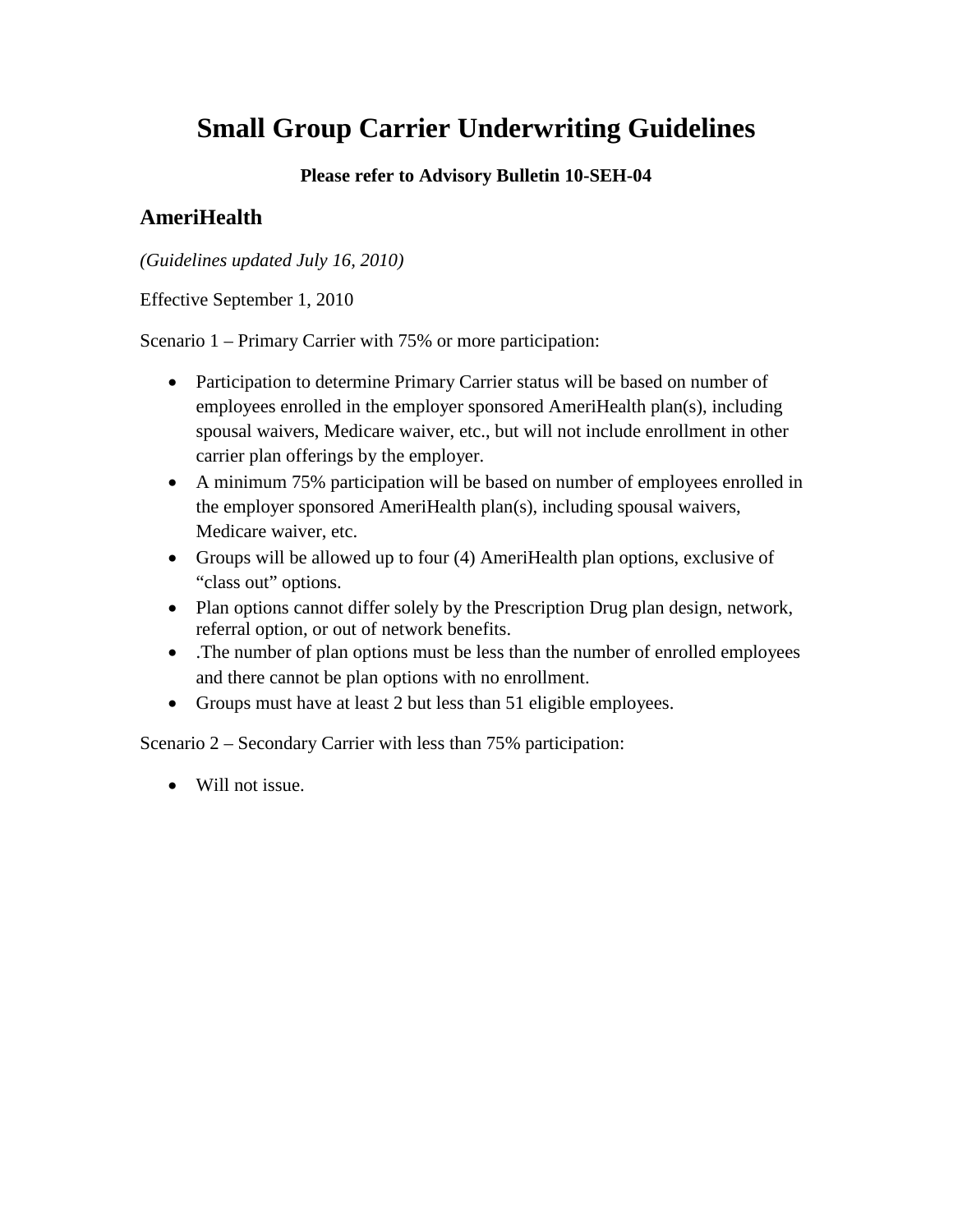Please Refer to Advisory Bulletin 10-SEH-04

## **Aetna**

*(Guidelines Updated January 1, 2015)*

**Effective January 1, 2015** 

#### **Primary Carrier**

- A. Aetna would allow customers to purchase up to 3 different plans as long as 1 person in the group enrolls in one of the plans\*
- B. If a customer wants to purchase more than 3 plans, Aetna will issue up to 5 plans from a portfolio of specific plans\*. (Please contact your Aetna sales representative for information on the available plans.)
- \* If a customer purchases HSA-compatible qualified high deductible plans, all plans must use the same deductible accumulation methodology – either all calendar year or all plan year.

If necessary to set up a PPO plan to accommodate out-of-state membership, the PPO plan will not count towards the maximum number of plans.

#### **Second Carrier**

Aetna will not issue coverage to an employer where another carrier has more than 25% of the group enrolled in their plan. Aetna only intends to issue coverage to an employer if Aetna is the "primary" carrier with 75% or more of the group.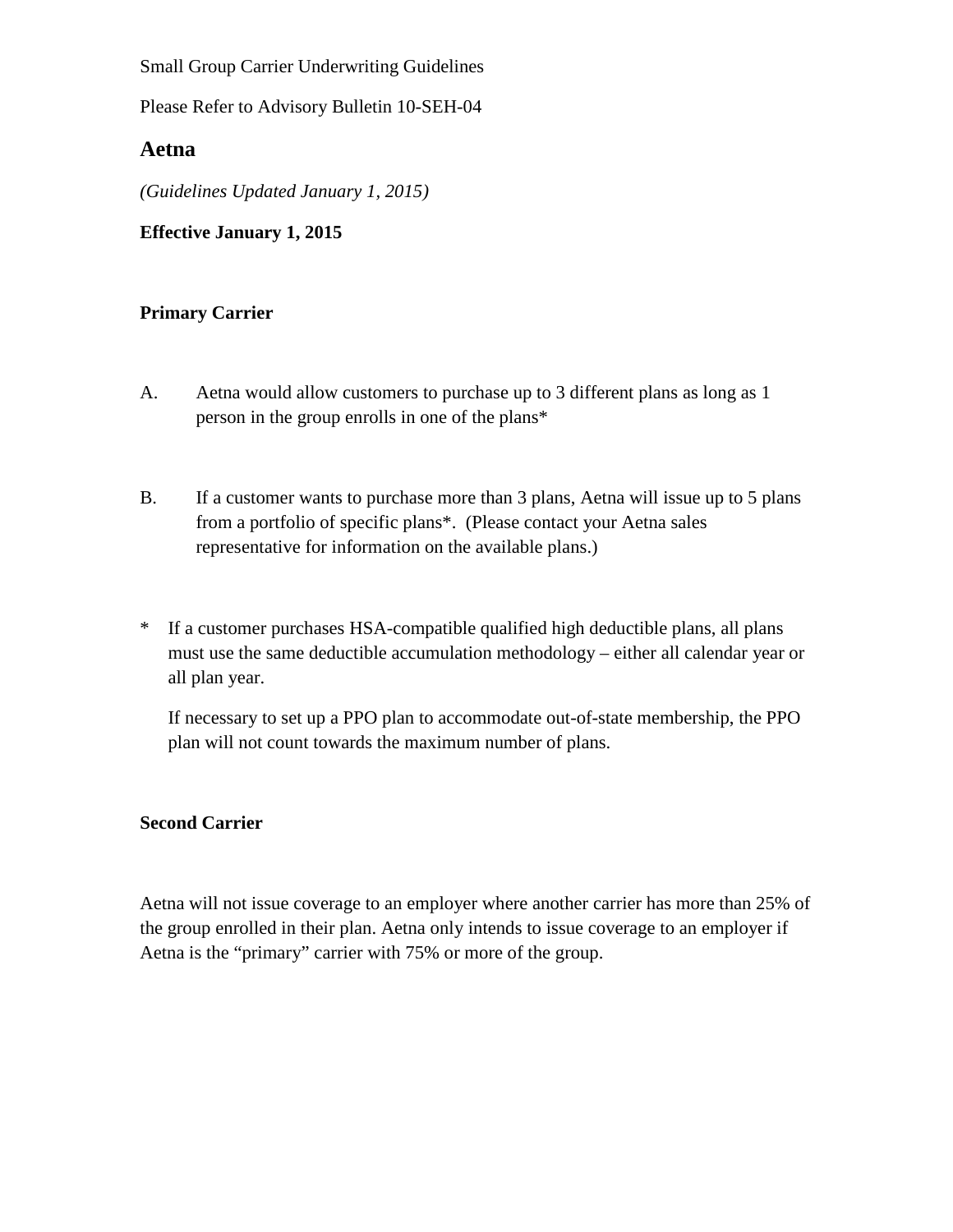Please Refer to Advisory Bulletin 10-SEH-04

# **Cigna**

*(Guidelines updated July 16, 2010)*

Effective September 1, 2010

For small employer groups that offer CIGNA HealthCare coverage to their employees, CIGNA requires that at least 75% of the small employer's eligible employees participate in coverage as a condition of enrollment. When calculating participation, the following types of coverage will be considered valid waivers:

- Spousal/Domestic Partner Coverage under other group health coverage
- Medicare, Medicaid, CHAMPUS or other Federal programs

If an employee waives coverage for any of the reasons listed above, that employee will count toward CIGNA's Small Group Participation requirements.

In all circumstances CIGNA will allow an employer of offer more than one CIGNA plan however CIGNA will not allow an employer to keep a plan open if there is no active membership enrolled on that plan.

CIGNA will not issue coverage to a small New Jersey employer group unless a minimum of 75% of all eligible employees enroll (i.e. secondary carrier is not allowed)."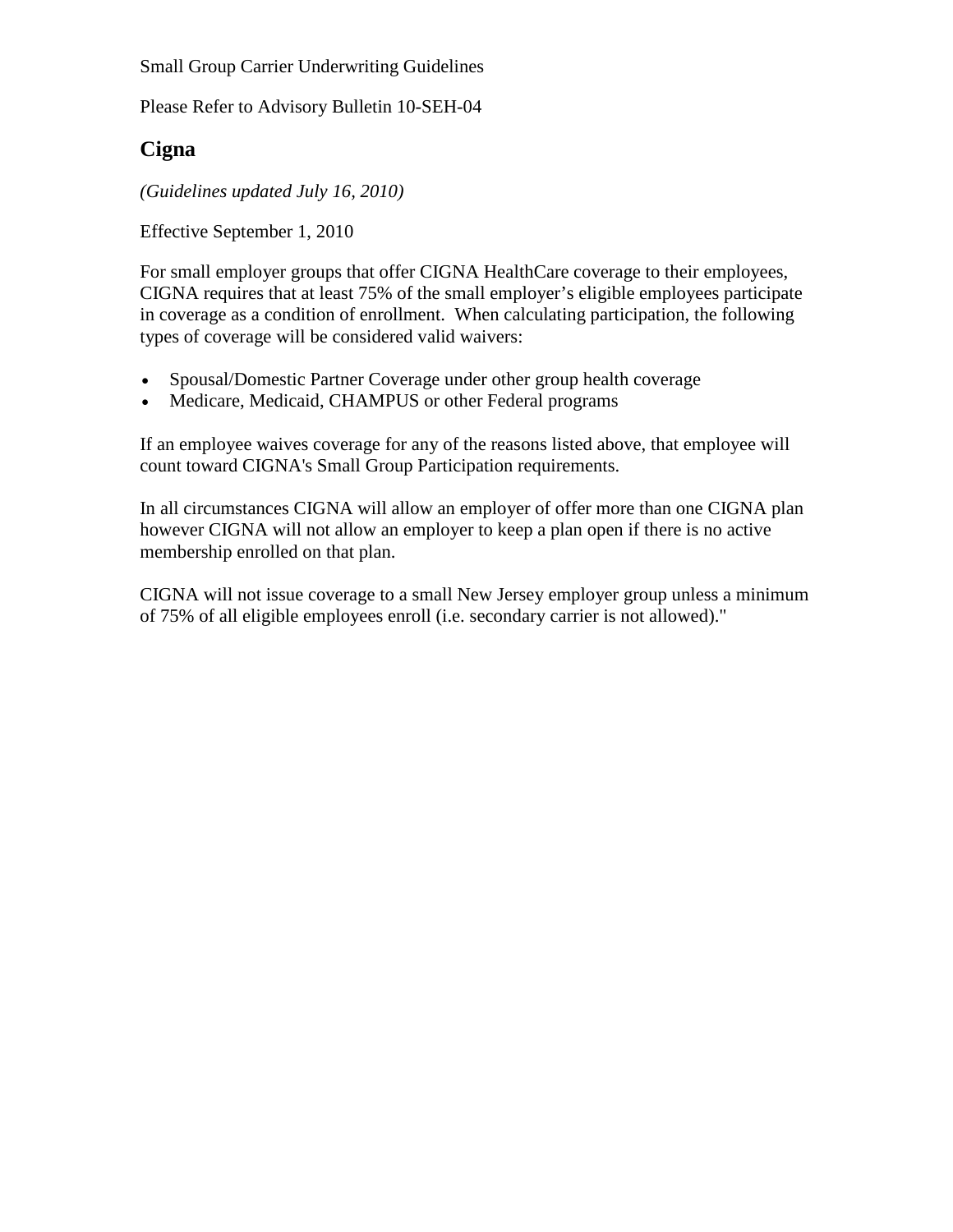Please Refer to Advisory Bulletin 10-SEH-04

Horizon Blue Cross Blue Shield of New Jersey and Horizon Healthcare of New Jersey, Inc. (collectively "**Horizon BCBSNJ**")

*(Guidelines added/updated December 2015)* 

Effective January 1, 2016

## **Primary Carrier**

Horizon BCBSNJ will only enroll a small employer group if that group places 75% or more of its eligible employees with Horizon BCBSNJ. Participation will be based on all eligible employees enrolled including all valid waivers (i.e., spousal waivers, Medicare, Medicaid, New Jersey FamilyCare, employee covered under another group health benefits plan and TRICARE. Horizon BCBSNJ will permit a small employer group with less than 75% participation to enroll if all of the following conditions are met:

- A small employer maintains the same or a greater level of contribution toward employee coverage for the new plan year as was provided during the current plan year;
- One or more of the employees who were covered under the small employer's health benefits plan during the current year refuses coverage for the new plan year;
- The employee(s) refusing coverage states that the reason coverage is being refused is because they are securing individual coverage with an Advanced Premium Tax Credit (APTC) under the federal law and they provide evidence of eligibility for such individual coverage and APTC; and
- The small employer fails the 75% participation requirement solely because such employees have refused coverage.

A small employer group may choose up to four (4) health benefit plans from Horizon BCBSNJ. However, the option for the fourth plan is available only if one of the plans is an OMNIA plan.

- Multiple plans are only allowed if at least one employee enrolls in each plan.
- A group may not choose to offer the same health benefits plan option with and without Blue Card.
- Regardless of class carve-outs, the total number of plans will be counted at the group level.
- We will not offer or maintain a plan option that does not have enrollment.

Note: Underwriting rules are subject to change with at least 60 days advance notice.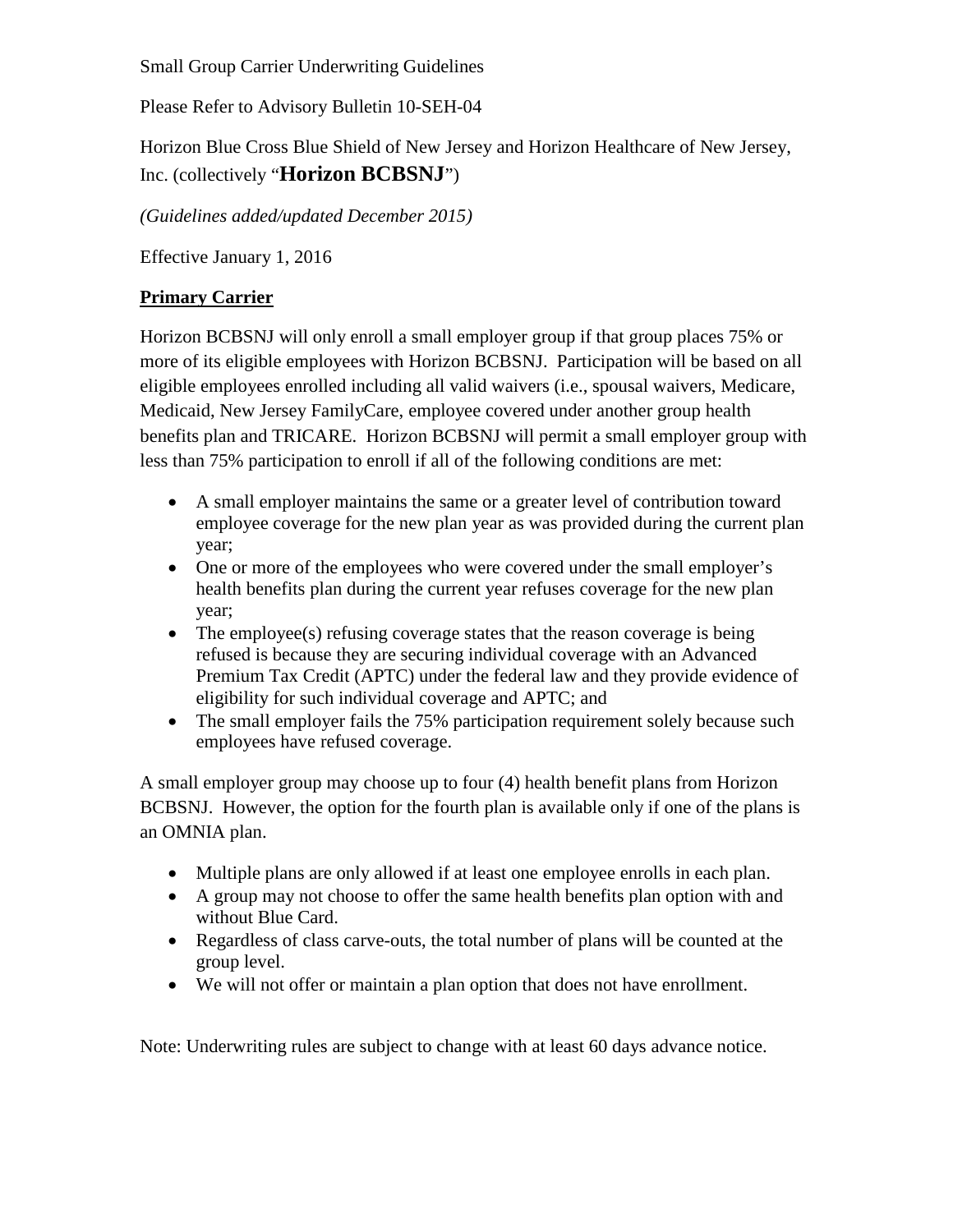Please Refer to Advisory Bulletin 10-SEH-04

## **Second Carrier**

Horizon BCBSNJ will **not** offer coverage as a second carrier.